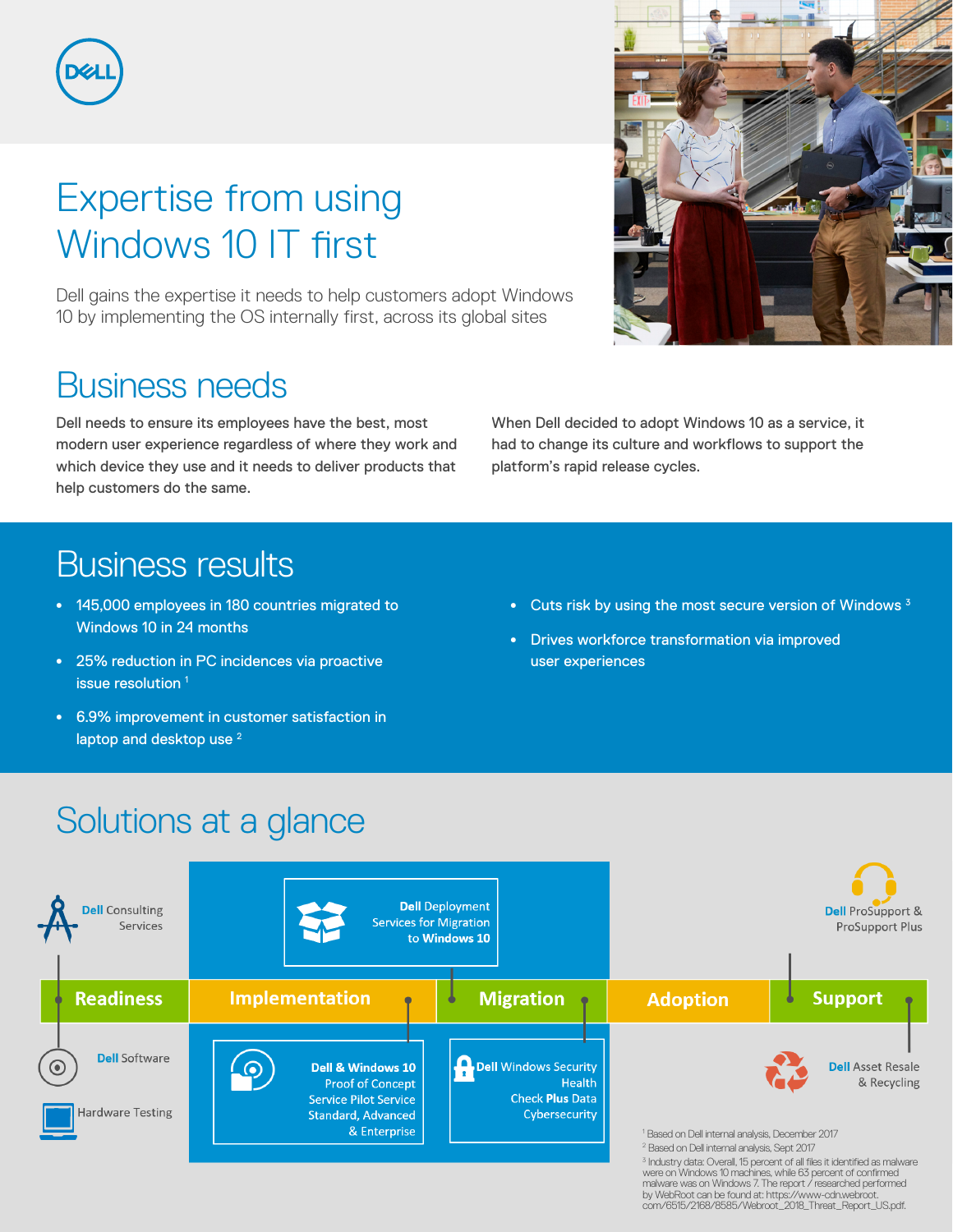Relying on the most modern version of the Windows OS used to involve a massive deployment every three to five years. Windows 10 changes this by replacing the legacy big-bang approach with a continuous delivery model, where new releases are available every six months. The shorter release cycles align with modern Agile processes and ensure users have faster access to new capabilities, especially around security. However, because managing the accelerated release cycle of Windows 10 requires culture change along with new OS deployment processes, some companies are hesitant to adopt it.

As a technology leader, Dell needs to use the most modern version of Windows 10 and help customers do the same. So rather than waiting, Dell decided to be an early adopter of Windows 10 Enterprise, so it could experience the challenges that other organizations might face—and develop solutions for overcoming them. Plus, Dell wanted to fuel its own digital transformation by taking advantage of Windows 10's improved security tools, telemetry data for proactive issue resolution, and ability to deliver a seamless user experience across devices. J.P. Glick, director of client computing and unified communications at Dell, says, "To overcome cultural inertia that existed at the OS level, we needed to adopt Windows 10. However, upgrading the 165,000 physical devices used by our 145,000 employees in 180 countries, as quickly as possible, is a pretty big mountain to climb."

#### Adopting Windows 10 before customers

As a first step, engineers from Dell and Microsoft assessed the organization's infrastructure for readiness. This included reviewing and updating group policies to streamline their creation going forward, developing predeployment test processes, and building securitycompliant, desktop reference images.

Dell also needed to ensure that the core third-party applications its staff use—as well as the applications that run on the devices it sells—would support Windows 10. "We found that some of the application vendors that we work with, including security application providers, could run on the initial release of Windows 10, but were not quite ready for the six-month servicing model," says Glick. "So, we worked with our vendors to be sure their products supported continuous OS delivery."

#### Lessons learned that help Windows 10 users

To overcome the challenges related to the faster release cycles, Dell created a new test and validation team, plus a series of manual and automated tests to detect and resolve deployment issues before new OS versions are rolled out to large populations. Dell also collaborated with Microsoft to create a ring-based delivery model that has small groups of users adopt the OS over time. For example, just 100 Dell IT employees initially migrate to a new OS release. After the deployments are validated, IT test and support teams as well as core application owners adopt it. Dell repeats this process, gradually rolling out the OS to include more employees, until everyone is using it.

During its initial ring-based deployment, Dell provided critical feedback to Microsoft developers about Windows 10. This included software issues but also the need to scale back the number of yearly OS releases from three to just two.

> *"We can help with Windows 10 migrations because we've already done it, and we worked with Microsoft to develop processes that save time and cut risk."*

J.P. Glick Director of Client Computing and Unified Communications, Dell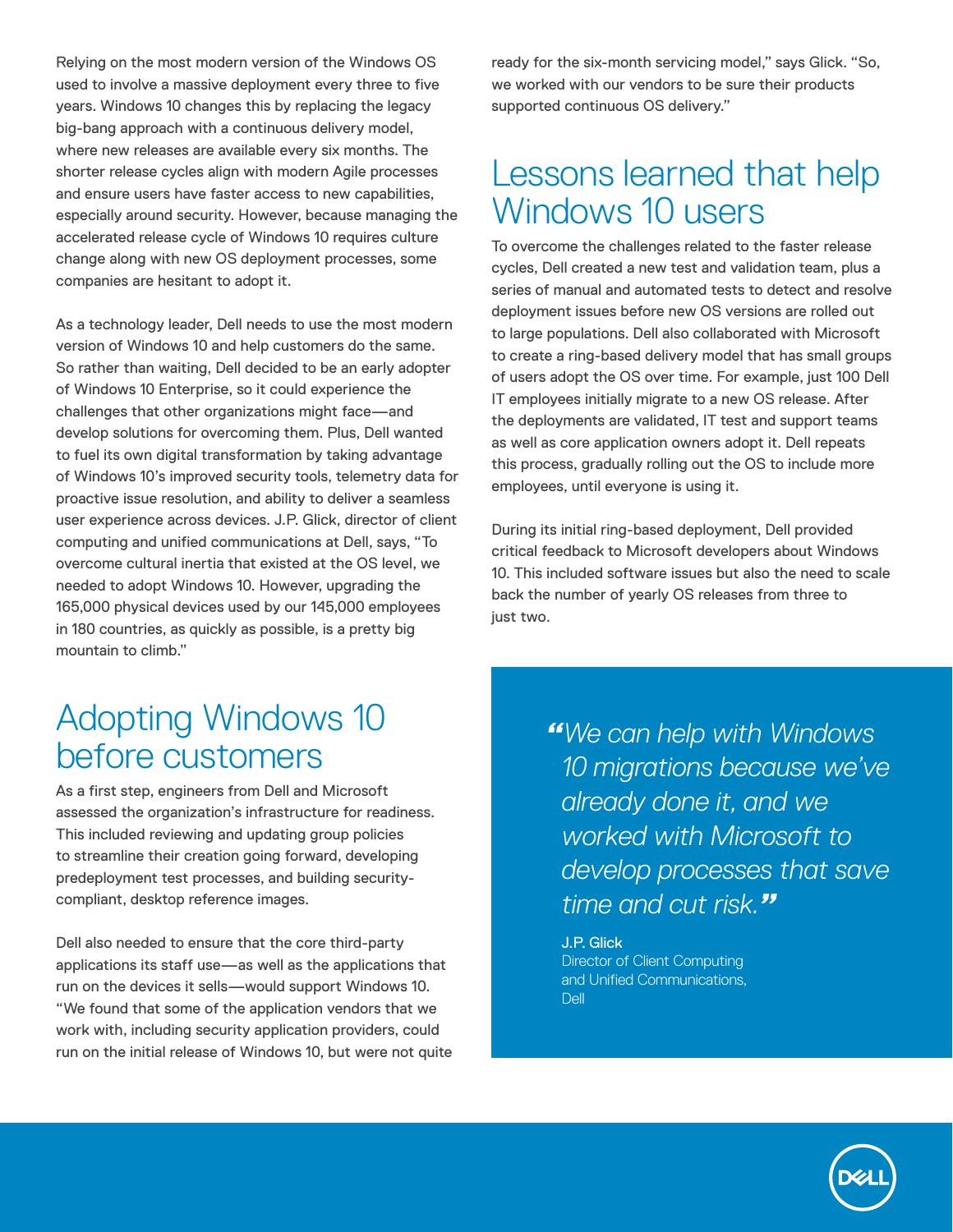*"Combining our own experience with what we learn from other customers, we provide the market with a really solid Windows-as-aservice approach."*

Philip Dakas Global Director, Dell EMC Services



#### Improving user experience

Two years after its initial discussions about Windows 10, Dell had completed its migration. Learning curves for using the new OS were minimal because so many people use it on their personal devices. Employees also like that they have a seamless experience across their Windows 10 devices, especially with applications such as Office 365. Glick says, "It's easier for our people to work where and when they want now with Windows 10 because they can now leverage new connectivity capabilities and integrated application experiences." And, internal employee surveys show an 6.9 percent improvement in customer satisfaction in laptop and desktop use.

### Saving time for IT teams and boosting security

The ring-based deployment model and issue-resolution processes Dell developed are expediting adoption of all the new OS releases. The organization has also boosted security by upgrading to Windows 10 because it has fewer vulnerabilities for hackers to exploit compared with Windows 7 and earlier versions of the OS.

IT staff have also simplified data and device management now that they have increased insight into operating system and device health from the telemetry data that Windows 10 devices provide. "We no longer have to rely only on user incident data to pinpoint problems," Glick explains.

"Telemetry data tells us proactively where there are problems." As a result, in 2017, Dell reduced the number of incidences involving employee PCs by 25 percent. To drive greater efficiency with telemetry data, Dell plans to adopt VMware Workspace ONE. With it, staff can help manage and secure all employees' Windows 10 devices, whether they are on the corporate network or the public internet.